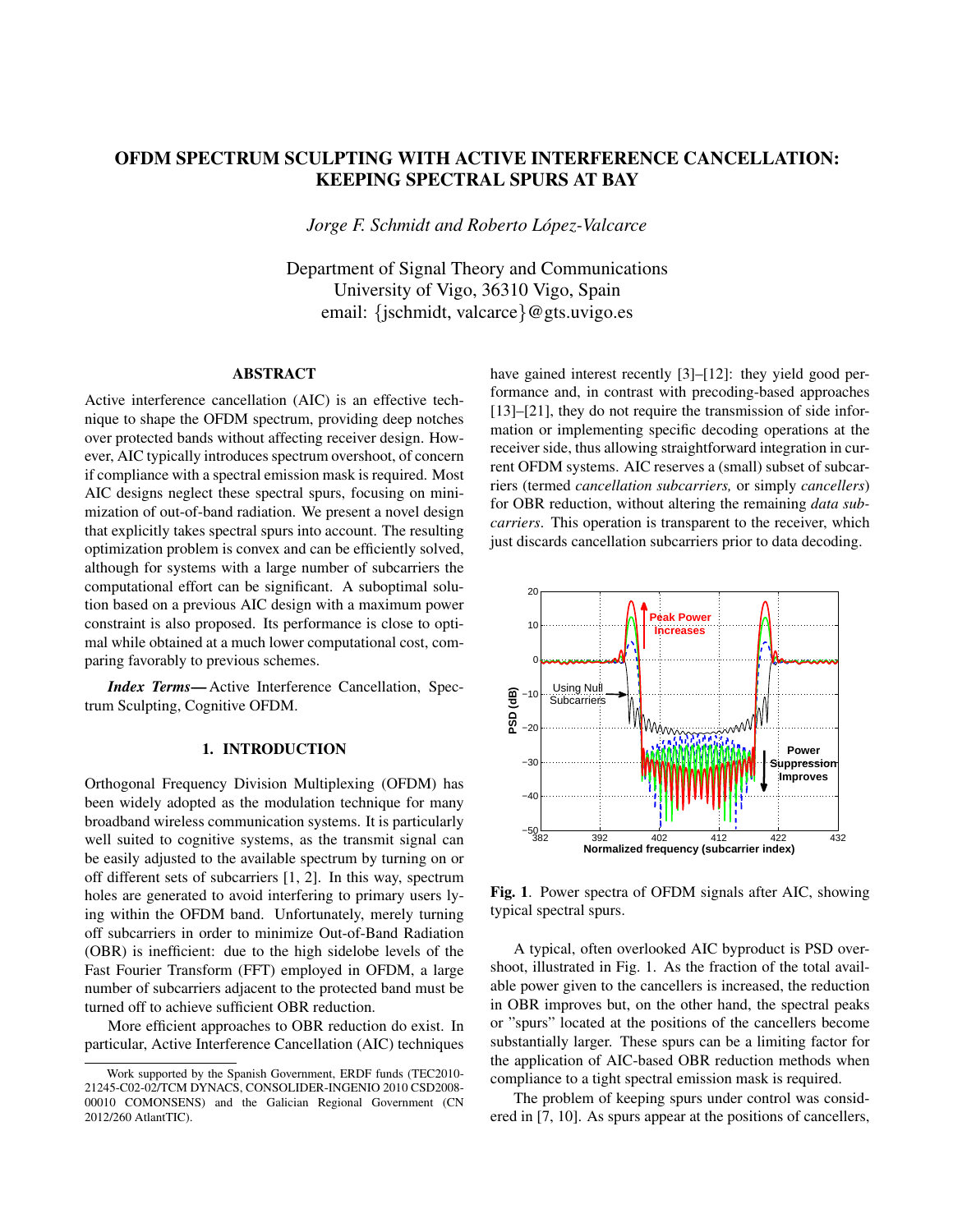the usual total power constraint is replaced in [7] with multiple constraints, one for each canceller. However, since the constraints are placed directly on the magnitude of the cancellers' coefficients, their impact on the PSD is not immediately clear, and some case-specific trial and error becomes necessary in order to set the constraint values for satisfactory results, with no guarantee of optimality regarding OBR as the criterion of interest. On the other hand, the approach in [10] addresses spectrum overshoot by thresholding the singular values of certain matrix featuring in the unconstrained solution. Although this seems an effective means to reduce spurs at low computational cost, it is an ad hoc method, so that, similarly to [7], the performance obtained in terms of OBR reduction is not clear; in addition, its flexibility is rather limited, particularly if the number of cancellers is small.

In contrast, we present a novel AIC design which, similarly to [12], is directly based on the OBR cost, but imposing a single constraint on the maximum peak value of the resulting PSD, rather than a single total power constraint as in [12] or multiple constraints on the canceller coefficients as in [7]. This approach results in a convex optimization problem which can be solved with the aid of an adequate software package. The associated computational load may be high for systems with a large number of subcarriers, and thus we propose an alternative suboptimal approach with reduced complexity and small performance loss relative to the exact solution.

The paper is organized as follows. Sec. 2 presents the signal model. The spectral peak-constrained AIC designs are presented in Sec. 3. Performance results are given in Sec. 4, and conclusions are drawn in Sec. 5.

#### 2. SIGNAL MODEL AND AIC BASICS

Consider a cognitive OFDM transmitter with  $N$  subcarriers. A primary system to be protected from interference is known to operate in frequency band  $\beta$  within the bandwidth of the cognitive transmitter and spanning  $N_P$  contiguous subcarriers. Together with these  $N_P$  subcarriers, the AIC scheme allocates  $N_C$  more subcarriers for OBR reduction over  $B$ , whereas the remaining  $N_D = N - N_P - N_C$  subcarriers are unaffected and used for data transmission.

The  $N \times 1$  vector modulating the subcarriers for a given OFDM symbol can be written as  $x = [x_0 \ x_1 \cdots x_{N-1}]^T =$  $\alpha Sd+Tc$ , where  $d \in \mathbb{C}^{N_D}$  is the zero-mean data vector with covariance  $E\{dd^H\} = I_{N_D}$ , and  $c \in \mathbb{C}^{N_P+N_C}$  comprises the cancellation coefficients to be modulated on the reserved subcarriers. Matrices  $S \in \mathbb{C}^{N \times N_D}$  and  $T \in \mathbb{C}^{N \times (N_P + N_C)}$ comprise different sets of columns of  $I_N$ , and map the elements of vectors  $d$  and  $c$ , respectively, to their corresponding subcarrier locations. The scaling factor  $\alpha$  ( $0 < \alpha \leq 1$ ) controls how the available transmit power is shared between the data and cancellation subcarriers. We take as a baseline the case  $\alpha = 1$  and  $\mathbf{c} = \mathbf{0}$ , i.e., all reserved subcarriers are simply turned off. Hence,  $-10\log_{10}\alpha^2$  denotes the SNR loss (in dB) incurred by the AIC scheme with respect to the baseline. The OFDM spectrum is the superposition of all subcarrier spectra, affected by their corresponding modulated coefficients  $x_k$ :

$$
X(f) = \sum_{k=0}^{N-1} x_k \phi_k(f) = \mathbf{x}^T \phi(f), \tag{1}
$$

where  $\phi(f) \triangleq [\phi_0(f) \cdots \phi_{N-1}(f)]^T$ , with  $\phi_k(f)$  the *periodic sinc* spectrum<sup>1</sup> of the k-th subcarrier [12, 22].

In general, AIC approaches aim to choosing, for each OFDM symbol, the cancellation vector  $c$  given current data d, such that the signal spectrum over  $\beta$  is 'small' in some sense. This symbol-by-symbol optimization, when subject to constraints, may result in high computational load and a difficulty to address spectral peak control. To avoid this complexity issue, we adopt the PSD-based framework from [12], which moves most of the computational load to the offline design of the AIC structure, and results in low implementation (online) cost. Specifically, canceller coefficients are taken as linear combinations of data symbols, i.e.,  $c = \Theta d$ , so that

$$
x = (\alpha S + T\Theta)d = Gd, \text{ with } G \triangleq \alpha S + T\Theta, (2)
$$

where the weight matrix  $\mathbf{\Theta} \in \mathbb{C}^{(N_P+N_C) \times N_D}$  is to be optimized. Since  $\Theta$  is data-independent, it can be computed offline, and the online complexity of the scheme boils down to the computation of the product  $\Theta d$  for each OFDM symbol.

From  $(1)-(2)$ , and following [12], the PSD is obtained as

$$
P_x(f) \approx E\left\{ |X(f)|^2 \right\} = \text{tr}\{\mathbf{G}^H \mathbf{\Phi}(f) \mathbf{G} \},\tag{3}
$$

with  $\mathbf{\Phi}(f) \triangleq \phi(f) \phi^H(f)$ . Based on (3), the AIC design problem subject to a total power constraint  $P_{\text{max}}$  is stated as

$$
\min_{\Theta} \int_{\mathcal{B}} P_x(f) \mathrm{d}f \quad \text{s.t.} \int_{-\infty}^{\infty} P_x(f) \mathrm{d}f \le P_{\text{max}}.\tag{4}
$$

Introducing the  $N \times N$  matrices  $\Phi_B \triangleq \int_B \Phi(f) df$  and  $\Phi_{\mathcal{T}} \triangleq$  $\int_{-\infty}^{\infty} \mathbf{\Phi}(f) \mathrm{d}f$ , (4) can be rewritten as

$$
\min_{\Theta} \text{tr}\{G^H(\Theta)\Phi_B G(\Theta)\}\
$$
\n
$$
\text{s.t.} \quad \text{tr}\{G^H(\Theta)\Phi_{\mathcal{T}} G(\Theta)\}\le P_{\text{max}},\tag{5}
$$

which is a Least Squares problem with a single quadratic constraint. This problem can be efficiently solved by means of the generalized singular value decomposition [12, 23].

## 3. SPECTRAL PEAK CONSTRAINED DESIGNS

#### 3.1. Problem formulation and optimal design

While the solution to (5) is optimal in terms of OBR reduction, it is likely to result in unacceptable spectrum overshoot

<sup>&</sup>lt;sup>1</sup>As in [12], conventional cyclic-prefix OFDM is assumed for simplicity.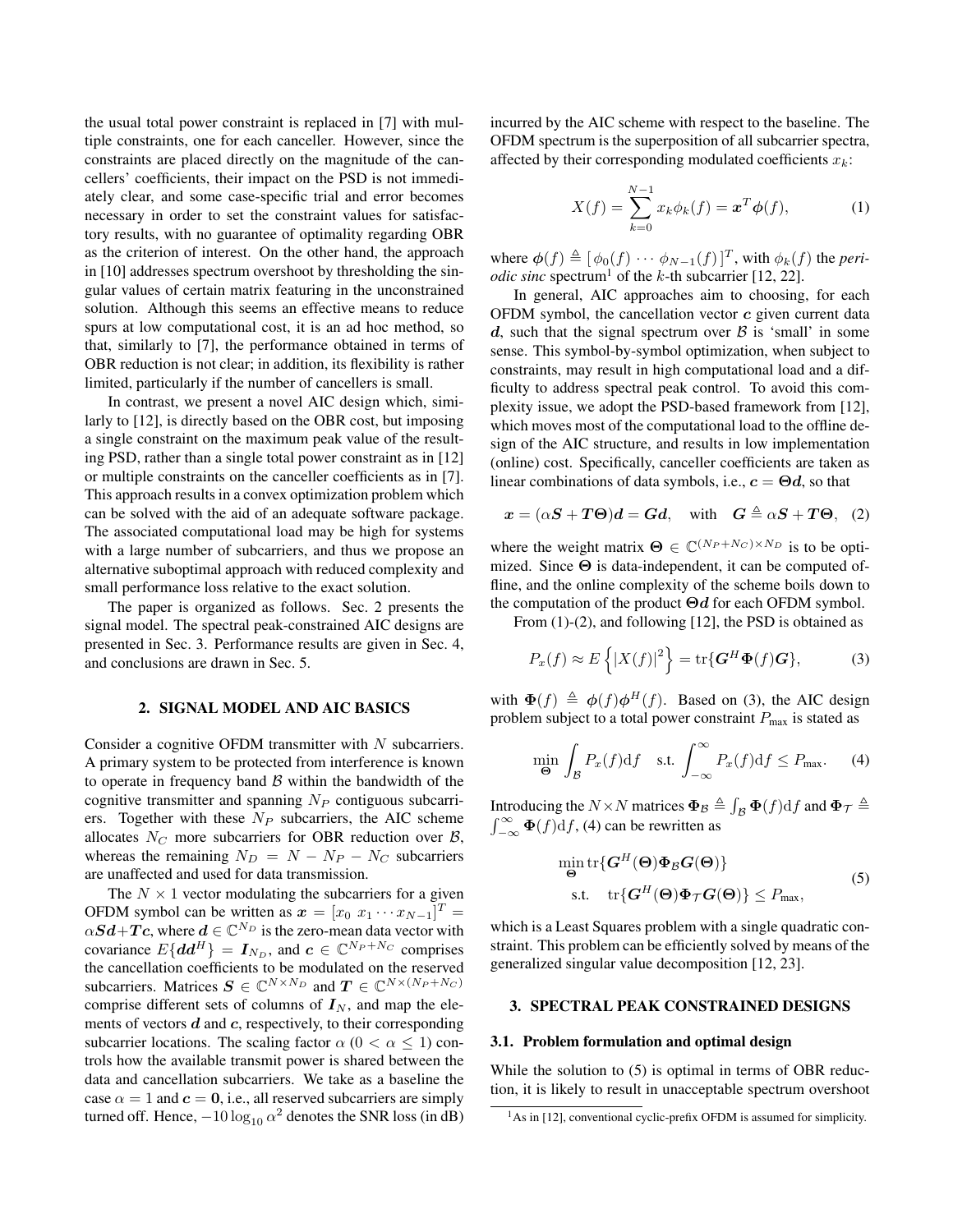(see Fig. 1). Hence, our goal is not only to meet the transmit power budget while minimizing OBR, but also to comply with a given spectral mask, keeping spectral spurs below a certain level. To this end, let us denote by  $D$  the frequency band of data subcarriers. We define the peak ratio  $r$  as

$$
r = \frac{\sup_{f \notin \mathcal{D}} P_x(f)}{\sup_{f \in \mathcal{D}} P_x(f)}.
$$
\n(6)

Note that, since  $P_x(f)$  depends on  $\Theta$ , so does r. Using (6), and with  $r_{\text{max}}$  a design parameter that controls the admissible level of spectral spurs, our proposed design can be stated as

$$
\min_{\Theta} \int_{\mathcal{B}} P_x(f) \mathrm{d}f \quad \text{s.t.} \begin{cases} r \le r_{\text{max}} \\ \alpha = 1 \end{cases} \tag{7}
$$

Let us focus on the peak constraint  $r \leq r_{\text{max}}$  in (7). Let  $q_0$  denote the peak value of the PSD in  $D$  obtained for the baseline scenario ( $\alpha = 1$ ,  $\Theta = 0$ ) in which reserved subcarriers are turned off. Once these cancellation subcarriers are activated according to some AIC design  $(\alpha, \Theta)$ , then if we neglect the effect of these cancellers over  $D$ , we can reasonably approximate  $\sup_{f \in \mathcal{D}} P_x(f) \approx \alpha^2 q_0$ , which is independent of  $\Theta$ . On the other hand, as seen in (3),  $P_x(f)$  is convex in  $\Theta$  for every f. Thus, the constraint  $r \leq r_{\text{max}}$ , which is equivalent to  $\sup_{f \notin \mathcal{D}} P_x(f) \leq \alpha^2 q_0 r_{\text{max}}$ , is convex [24, Sec. 3.2.3]. Since the objective function is convex, it follows that (7) is a convex problem, for which efficient solvers are available<sup>2</sup>.

Note that in problem (7) the power budget is not taken into account. Nevertheless, its solution, say  $\tilde{P}_x(f)$ , can be readily scaled to meet the maximum transmit power constraint  $P_{\text{max}}$ . Letting  $\tilde{P} = \int_{-\infty}^{\infty} \tilde{P}_x(f) \mathrm{d}f$ , and  $\bar{\alpha}^2 = P_{\text{max}} / \tilde{P}$ , then  $\bar{P}_x(f) = \bar{\alpha}^2 \tilde{P}(f)$  still satisfies the peak constraint  $r \le r_{\text{max}}$ (since scaling does not change the peak ratio), and its total power is  $\int_{-\infty}^{\infty} \bar{P}_x(f) df = \overline{P}_{\text{max}}$ , as desired. The SNR loss incurred is given by  $-10 \log_{10} \bar{\alpha}^2$  dB.

#### 3.2. Reduced-Complexity Suboptimal Design

The solution to (7) can be found using an appropriate convex solver. However, this optimal solution may be difficult to compute. For instance, for moderate and large values of N, as in current OFDM standards, the number of entries of Θ to solve for can be very large. In view of this, a reducedcomplexity approach is presented next; as will be shown in Sec. 4, its effectiveness is not far from that of the optimal solution, allowing to trade off performance and complexity.

The proposed reduced-complexity design exploits the fact that the solution to problem (4), in which only the total power is constrained, can be obtained efficiently. We notice that the parameter  $\alpha$  in (2) is *fixed* when solving (4), and that with smaller values of  $\alpha$  more power is allocated to cancellers,



Fig. 2. Performance of the optimal and suboptimal designs.  $N = 64, N_P = 10, N_C = 4.$ 

with the danger of larger PSD overshoot. Hence, it seems plausible to control spectral spurs by properly tuning  $\alpha$ .

We first search for the value  $\alpha_0$  for which the solution of (4) meets  $r = r_{\text{max}}$ . This value can be easily obtained by means of the bisection method, and determines the range  $\alpha_0 \leq \alpha \leq 1$  over which the best power share  $\alpha_*$  minimizing OBR and satisfying  $r \leq r_{\text{max}}$  is to be searched. To this purpose, we propose a gradient descent search of the form  $\alpha_t = \alpha_{t-1} - \delta \nabla(\alpha_{t-1}), t = 1, 2, \ldots$ , where  $\delta > 0$  is the stepsize. Note from (2) that the objective function in (5) is quadratic in  $\alpha$  for fixed Θ. Neglecting the dependence of Θ with  $\alpha$ , we approximate its partial derivative w.r.t.  $\alpha$  as

$$
\nabla(\alpha_t) \approx \alpha_t \operatorname{tr} \left\{ \mathbf{S}^T \mathbf{\Phi}_B \mathbf{T} \right\} + \Re \left\{ \operatorname{tr} \left[ \mathbf{S}^T \mathbf{\Phi}_B \mathbf{T} \mathbf{\Theta}_t \right] \right\}, \quad (8)
$$

where  $\Theta_t$  denotes the solution of (5) at  $\alpha = \alpha_t$ . The iteration is stopped once  $|\alpha_{t+1} - \alpha_t|$  is below some threshold. This suboptimal scheme will be referred to as  $\alpha$ -AIC in the sequel.

#### 4. PERFORMANCE EVALUATION

We now evaluate the performance of the novel designs from Sec. 3, and also provide comparisons with the multipleconstraint AIC design (MC-AIC) of [7], and the singular value decomposition-based design (SVD-AIC) from [10]. Both MC-AIC and SVD-AIC are comparable in terms of complexity to the proposed  $\alpha$ -AIC design.

We first evaluate the gap incurred by  $\alpha$ -AIC w.r.t. the optimal design, i.e. the solution to problem (7) after power normalization. To this end, we consider an OFDM system with  $N = 64$  subcarriers and a 5% cyclic prefix. The protected band B spans  $N_P = 10$  subcarriers (indices 20 to 29). A total of  $N_C = 4$  cancellation subcarriers is assumed, with indices 18, 19, 30 and 31. In the discretization of the frequency axis, a grid of 5 samples per subcarrier spacing is adopted.

<sup>&</sup>lt;sup>2</sup>In practice, the set  $f \notin \mathcal{D}$  must be discretized, and the supremum is replaced by the maximum over this discrete set of frequency points; the resulting constraint remains convex [24, Sec. 3.2.3].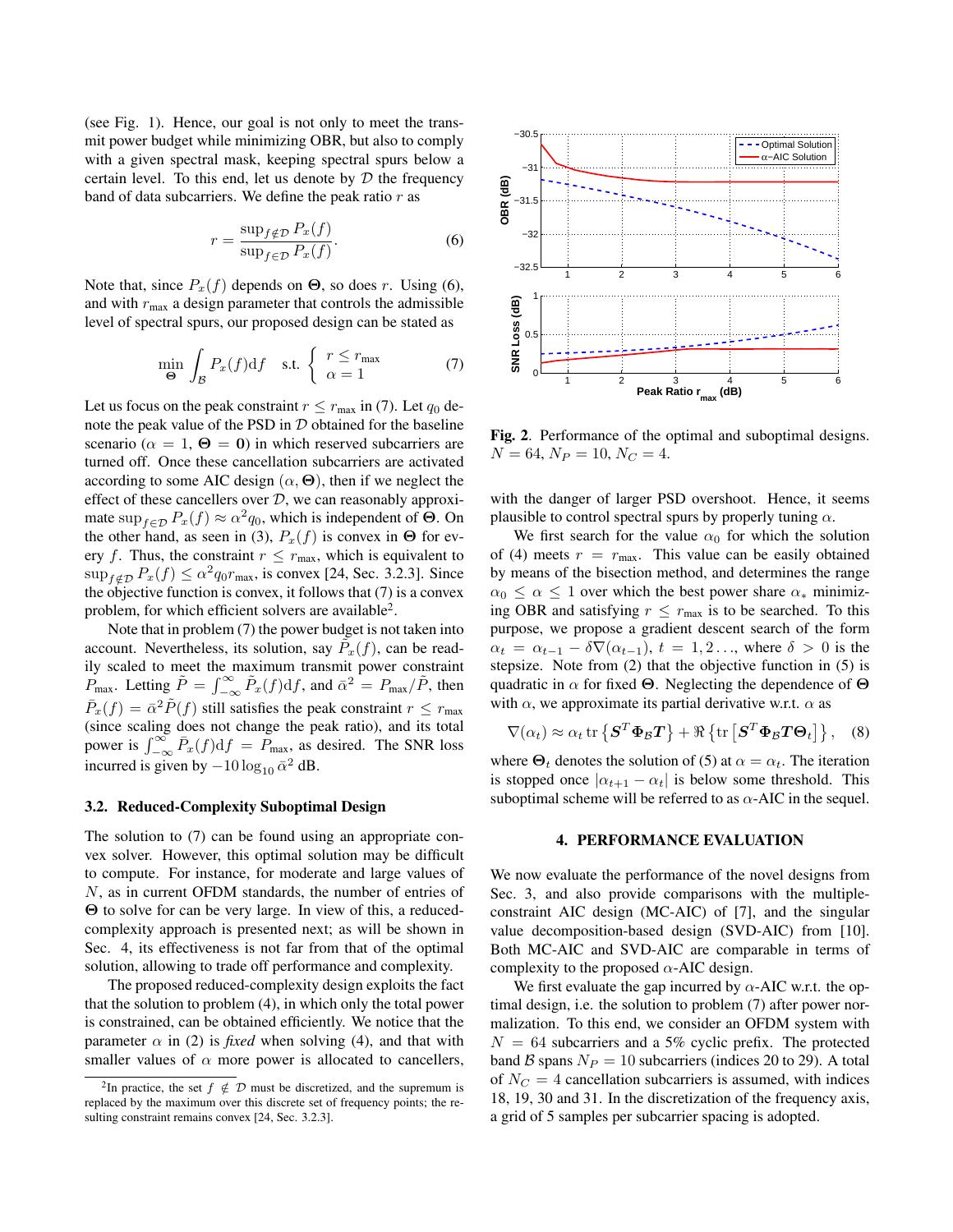

Fig. 3. Power spectra obtained with different designs.  $N =$ 64,  $N_P = 10$ ,  $N_C = 4$ .

Fig. 2 shows OBR (expressed in dB relative to the value of the PSD in the subband of data subcarriers) and SNR loss values for the optimal and  $\alpha$ -AIC designs, as a function of the maximum peak ratio  $r_{\text{max}}$ . As expected, the behavior of both schemes in terms of both OBR and SNR loss is monotone with  $r_{\text{max}}$ : as the peak constraint is relaxed, lower OBR levels can be achieved at the expense of a slightly larger SNR loss. It is observed that, when compliance to a tight spectrum mask is required (small  $r_{\text{max}}$ ), the performance of  $\alpha$ -AIC is very close to that the optimal solution. As  $r_{\text{max}}$  is increased, however, a flooring or saturation effect can be observed for  $\alpha$ -AIC. This is due to the fact that, for  $r_{\text{max}}$  above some value  $r_* \approx 3.15$ dB in Fig. 2),  $\alpha$ -AIC results in a peak ratio  $r = r_* < r_{\text{max}}$ : the peak constraint is satisfied with strict inequality, and thus further relaxing the constraint does not have an impact on performance. In any case, note that the gap in OBR with respect to the optimal solution remains below 1.5 dB for all  $r_{\text{max}} \leq 6$ dB. This is further highlighted in Fig. 3, which shows the PSD of the OFDM signal obtained by both designs and with  $r_{\text{max}} = 1$ , 3 and 6 dB. In all cases the optimal and  $\alpha$ -AIC solutions exhibit significant overlap over B.

Next we compare the proposed designs against MC-AIC [7] and SVD-AIC [10]. Again, a 5% cyclic prefix is assumed with B spanning  $N_P = 10$  subcarriers, but now we consider  $N_C = 8$  cancellation subcarriers (four at each edge of band  $B$ ), with different values of the total number of subcarriers  $(N = 64, 256, and 1024)$ . All designs were normalized to have the same total transmit power. For MC-AIC and SVD-AIC, results were obtained by averaging the signal power spectrum over  $10<sup>5</sup>$  OFDM symbols carrying i.i.d. QPSK data. In the case of MC-AIC, all constraints on cancellation subcarriers were set to the same value, and this value was adjusted to obtain the required peak ratio in each case.

Results are shown in Fig. 4. It is noted that SVD-AIC



Fig. 4. Performance of  $\alpha$ -AIC, MC-AIC and SVD-AIC, for  $N = 64$  (solid),  $N = 256$  (dashed) and  $N = 1024$  (thin solid). Results for the optimal design (7) for  $N=64$  are also shown.

is not flexible enough to provide acceptable results over the range of interest. This is due to the fact that it is not possible to fine-tune the level of the spectral spurs that result as small singular values in the corresponding matrix are discarded. MC-AIC does provide more flexibility in this regard, and for large values of  $r_{\text{max}}$  it actually outperforms  $\alpha$ -AIC, due to the fact that MC-AIC does not exhibit a flooring effect. Note, however, that the onset  $r_*$  of saturation for  $\alpha$ -AIC shifts to larger values as N increases. Also, the performance of MC-AIC is seen to degrade with larger values of  $N$ , whereas that of  $\alpha$ -AIC actually improves. As a result of these facts,  $\alpha$ -AIC outperforms MC-AIC in the range of interest (small values of  $r_{\text{max}}$ ). Note that for  $N = 64$ ,  $\alpha$ -AIC is within 1 dB (resp. 3 dB) of the performance of the optimal solution for  $r_{\text{max}} \leq 2$ dB (resp.  $r_{\text{max}} \leq 6$  dB). The optimal solution for larger N was deemed too costly to compute.

Whereas MC-AIC could in principle yield better results by individually adjusting its constraints on the different cancellers, this is a nontrivial task due to the increased number of degrees of freedom. In contrast,  $\alpha$ -AIC is easily tuned for best performance by adjusting a single parameter  $\alpha$ .

### 5. CONCLUSIONS

A novel spectral peak constrained AIC design was presented in order to deal with the spectrum overshoot problem. A formulation in terms of the signal PSD naturally leads to a convex optimization problem. A suboptimal, but more practical, reduced-complexity scheme was proposed with small performance loss for low allowable overshoot levels, as is likely the case in practice. This suboptimal scheme outperforms previous AIC designs of comparable computational cost.